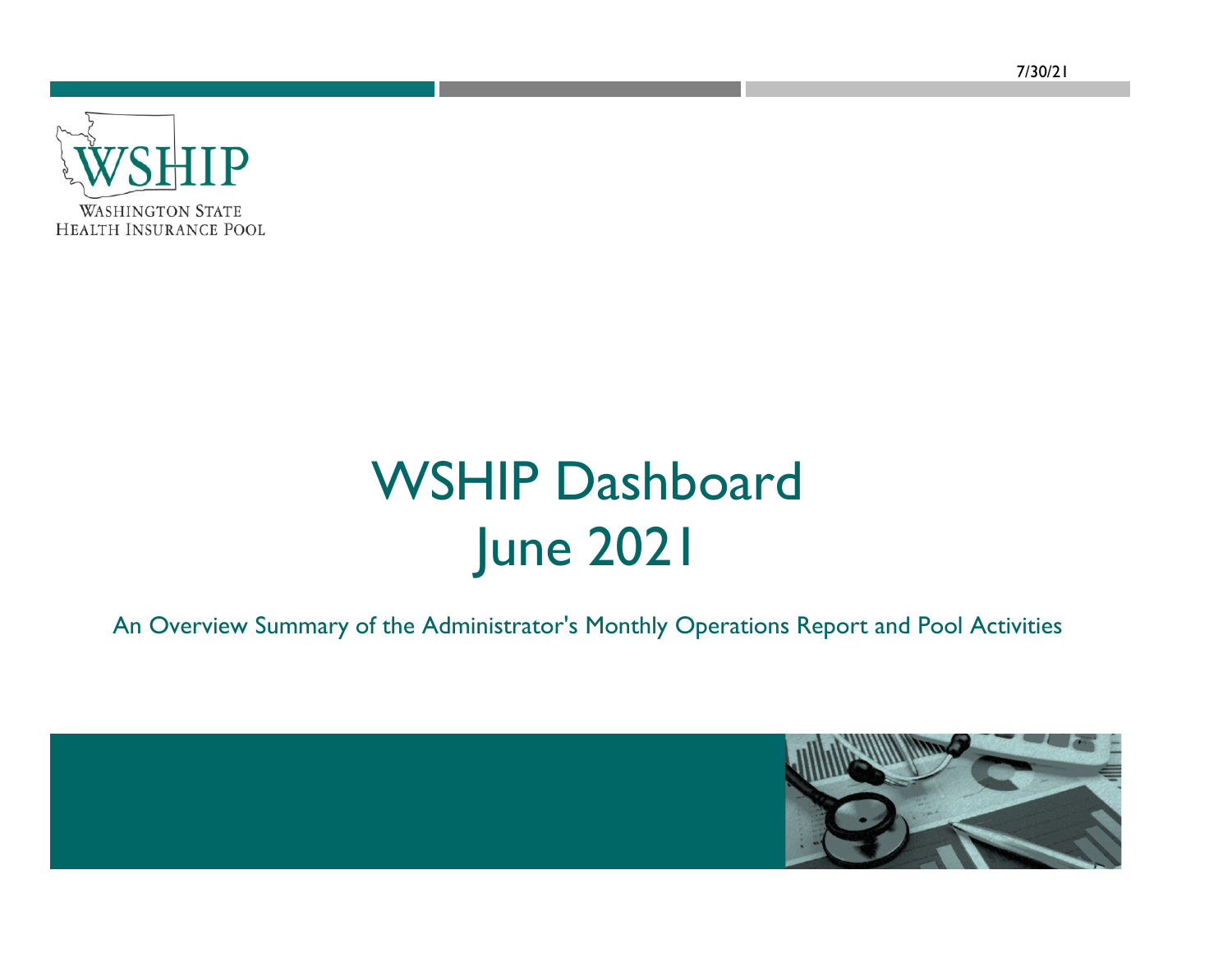**WASHINGTON STATE** 

## Enrollment Summary



| <b>Individuals</b>      | $Jun-20$        | $Jul-20$  | <b>Aug-20</b>   | $Sep-20$        | <b>Oct-20</b> | <b>Nov-20</b>    | <b>Dec-20</b> | $Jan-21$             | Feb-21          | Mar-21   | Apr-21   | $May-21$  | $ un-2 $  |
|-------------------------|-----------------|-----------|-----------------|-----------------|---------------|------------------|---------------|----------------------|-----------------|----------|----------|-----------|-----------|
| <b>Total Enrollment</b> | 1305            | 1324      | 1336            | 13411           | 1344          | 1337             | 1341          | 1311                 | 1309            | 1285     | 1268     | 1247      | 1239      |
| 3rd Party Sponsorship   | 815(62%)        | 829(63%)  | 838(63%)        | 903(67%)        | 847(63%)      | 848 (63%)        |               | $852(64%)$ 842 (64%) | 842(64%)        | 828(64%) | 813(64%) | 792(64%)  | 787 (64%) |
| Non-Medicare            | 152(76%)        | 152 (76%) | 152 (76%)       | 155(78%)        | 150(77%)      | 150(77%)         | 152(77%)      | 148 (77%)            | 148(77%)        | 146(77%) | 146(77%) | 145(77%)  | 145 (77%) |
| <b>EHIP</b>             | 132             | 132       | 32              | 32              | 130           | 130 <sup>1</sup> | 132           | 28                   | 28              | 127      | 127      | 126       | 126       |
| Other (Mostly AKF)      | 20 <sup>1</sup> | 20        | 20 <sub>1</sub> | 23 <sub>1</sub> | 20            | 20 <sub>l</sub>  | 20            | <b>20</b>            | 20 <sup>1</sup> | 9        | 19       | 9         | 9         |
| Medicare (Mostly AKF)   | 663 (60%)       | 677 (60%) | 686 (60%)       | 748 (65%)       | 697(61%)      | 698(61%)         | 700(61%)      | 694 (62%)            | 694(62%)        | 682(62%) | 667(62%) | 647 (61%) | 642 (61%) |



#### **Medicare Member Profile**

Average Age: 61 Gender: Female 41% Male 59% Top Diagnosis: Kidney & Urinary Disease

#### **Non-Medicare Member Profile**

Average Age: 46 Gender: Female 30% Male 70% Top Diagnosis: HIV / AIDS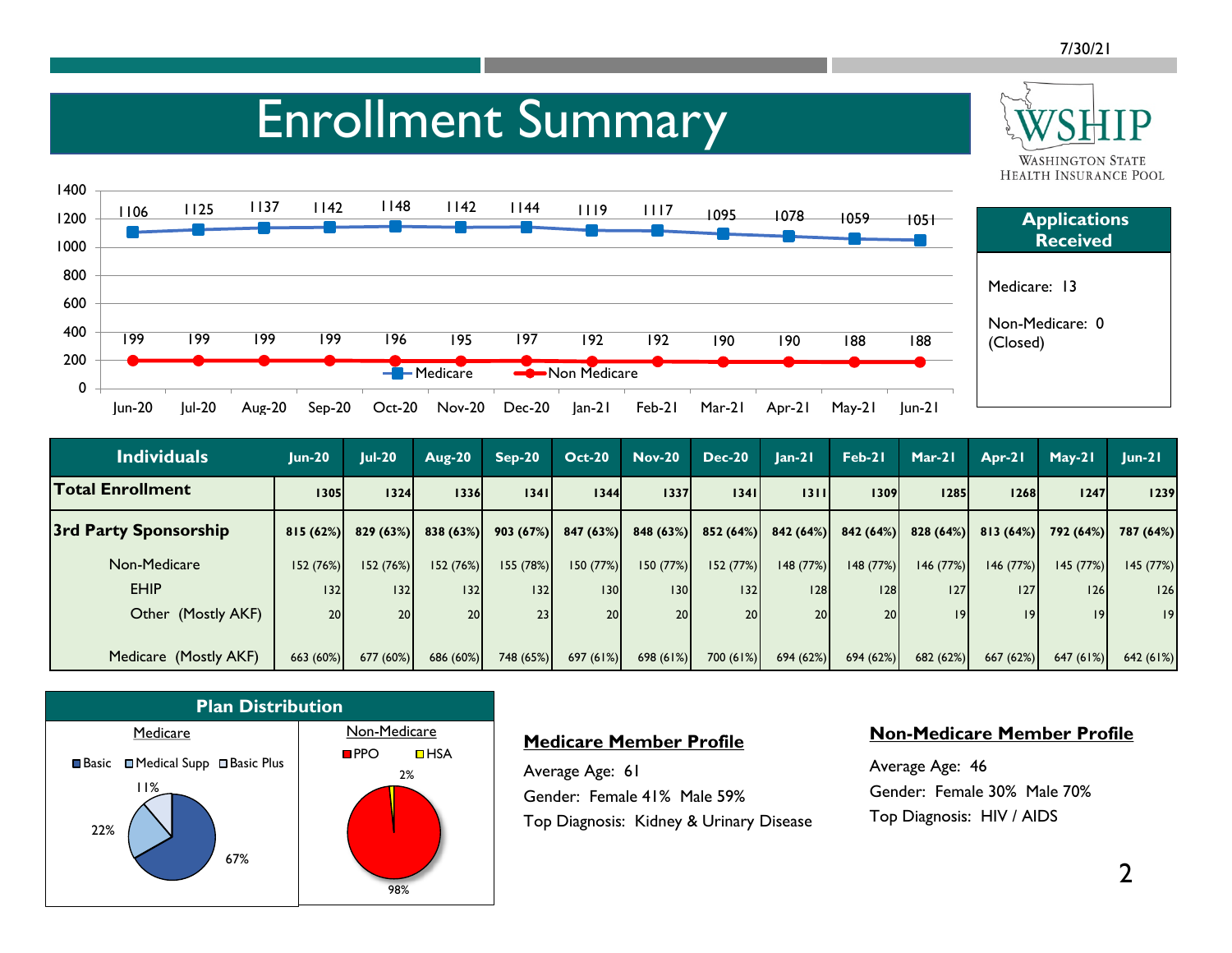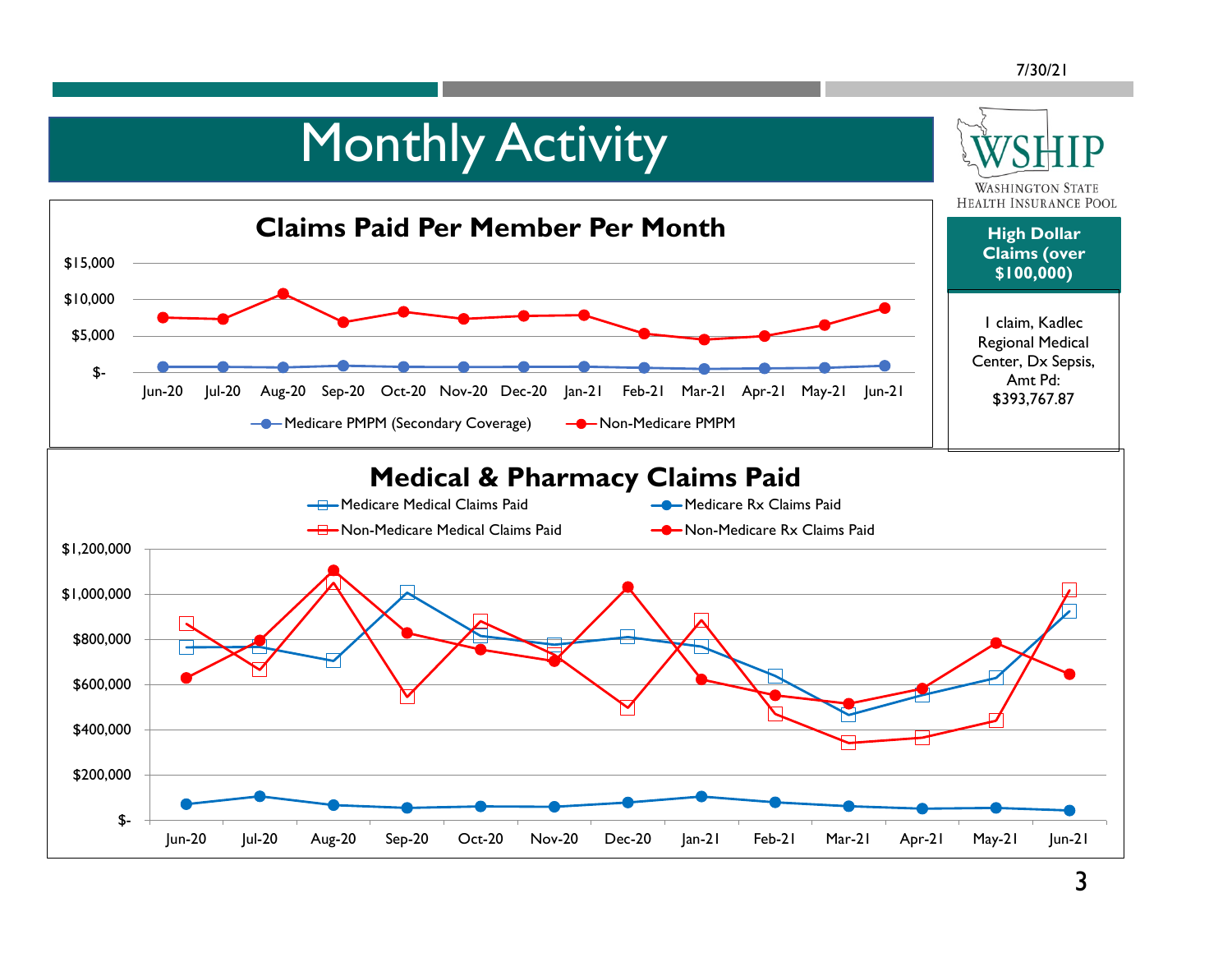## **Monthly Activity**



### **Service Levels**

| <b>Metric</b>                     | $J$ un-20     | $Jul-20$      | Aug-20   Sep-20   Oct-20   Nov-20   Dec-20   Jan-21   Feb-21   Mar-21   Apr-21   May-21   Jun-21 |               |               |               |                 |               |               |               |               |               |               |
|-----------------------------------|---------------|---------------|--------------------------------------------------------------------------------------------------|---------------|---------------|---------------|-----------------|---------------|---------------|---------------|---------------|---------------|---------------|
| <b>Customer Service:</b>          |               |               |                                                                                                  |               |               |               |                 |               |               |               |               |               |               |
| Average Calls per Day             | 28            | 30            | 25                                                                                               | 28            | 26            | 29            | 33 <sup>1</sup> | 32            | 25            | 23            | 24            | 23            | 36            |
| Speed of Answer (Standard 60 Sec) | 32            | 29            | 30                                                                                               | 39            | 42            | 40            | 80              | 03            | $ $ $ $ 8     | 157           | 94            | 56            | 67            |
| Top Call Reason                   | <b>Status</b> | <b>Status</b> | <b>Status</b>                                                                                    | <b>Status</b> | <b>Status</b> | <b>Status</b> | <b>Status</b>   | <b>Status</b> | <b>Status</b> | <b>Status</b> | <b>Status</b> | <b>Status</b> | <b>Status</b> |
|                                   |               |               |                                                                                                  |               |               |               |                 |               |               |               |               |               |               |
| <b>Claims:</b>                    |               |               |                                                                                                  |               |               |               |                 |               |               |               |               |               |               |
| <b>Claims Processing Accuracy</b> | 99.7%         | 99.4%         | 100.0%                                                                                           | 99.4%         | 99.4%         | 99.4%         | 100.0%          | 99.1%         | 99.1%         | 98.8%         | 100.0%        | 98.8%         | 99.0%         |
| (Standard 97%)                    |               |               |                                                                                                  |               |               |               |                 |               |               |               |               |               |               |
| 30-Day Clean Claims Processing    | 100.0%        | 100.0%        | 100.0%                                                                                           | 100.0%        | 100.0%        | 100.0%        | 100.0%          | 100.0%        | 100.0%        | 100.0%        | 100.0%        | 100.0%        | 100.0%        |
| (Standard 100%)                   |               |               |                                                                                                  |               |               |               |                 |               |               |               |               |               |               |